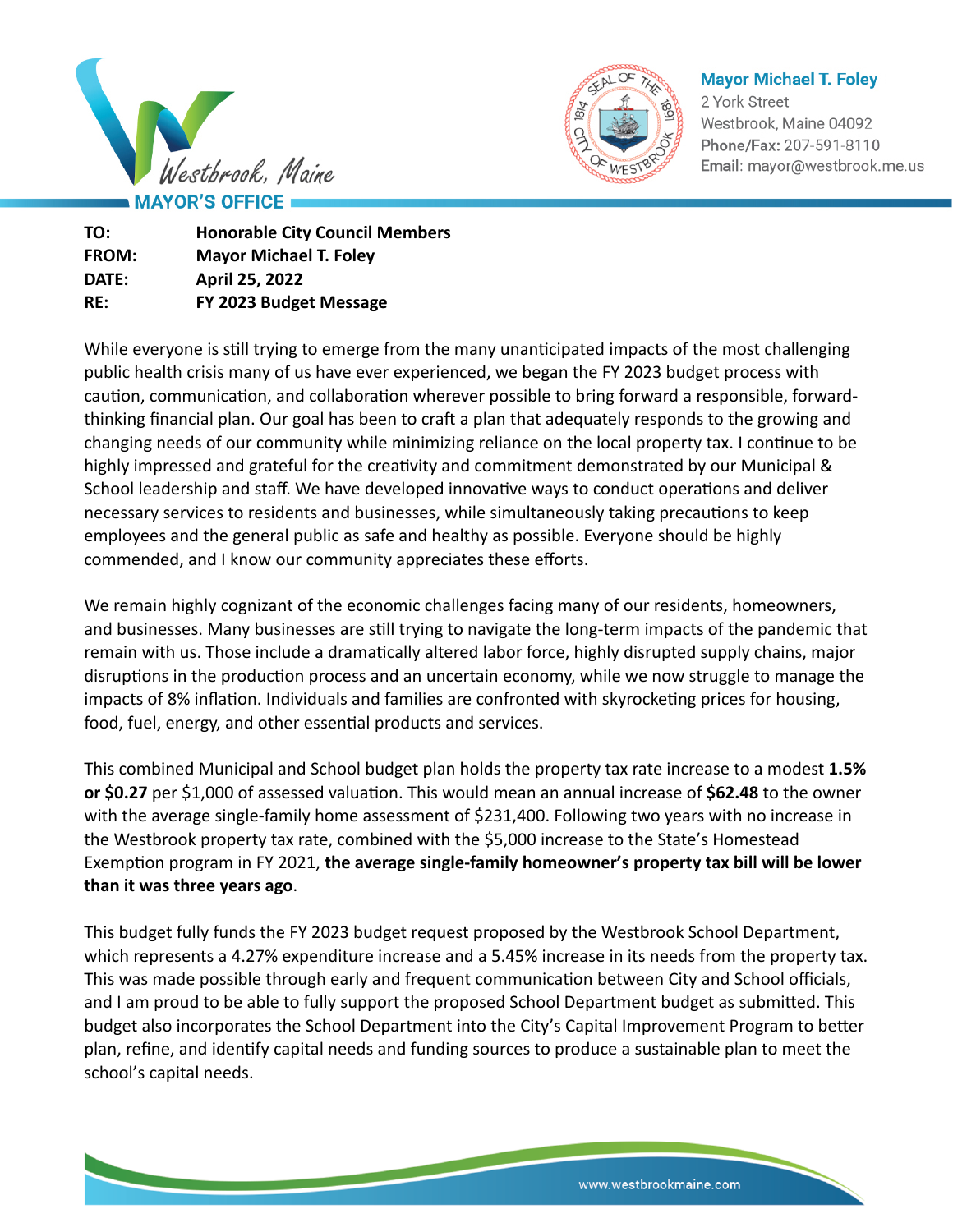The Municipal Budget was constructed by identifying non-property tax funding sources to fund the growth areas of the budget. This municipal budget identifies new and enhances existing revenue sources to more than cover the cost of new and expanded programs and services for Westbrook's residents, families, and businesses. While total municipal expenditures grew by \$2,721,823 (9.65%), municipal revenue grew by \$2,025,114 (13.7%). Additionally commercial and residential growth of the City increased the property tax base by \$40 million to help minimize the property tax rate increase.

This budget maximizes the use of the City's Tax Increment Financing Districts as revenue on eligible components of the budget that would otherwise have to be funded by the property tax. The revenue side of this budget benefits from much improved financial support in State funding programs, specifically State Revenue Sharing and General Purpose Aid to Education, which have now recovered to equal or higher levels than existed pre-pandemic, particularly auto excise tax revenue. The budget also utilizes just over \$1 million that was received from the federal government with the American Rescue Plan Act to provide economic relief for revenue losses & expenditure increases attributable to the impacts of the pandemic.

The municipal budget provides essential, yet limited growth in funding to maintain current operational and service levels for all municipal departments. It provides critically needed positions in Fire/Rescue, Police, and Public Services and funds market adjustments to remain competitive in the current labor market to attract & retain municipal personnel, through both negotiated labor contracts and non-union wage scales. We are also proposing changes to the stipends for the various boards & commissions in the City which have not been changed in decades. We continue to provide resources to agencies and organizations that help combat food insecurity and establish more affordable housing opportunities within our community.

In collaboration with Opportunity Alliance, we are establishing a full-time position to support Diversity, Equity, & Inclusion initiatives in the community while also helping coordinate the resettlement of new Mainers arriving in Westbrook. This position will assist in locating affordable housing, assisting in the application for work visas and job search, accessing health care, childcare, education and job training, acclimation to a new culture, language, social environment, and the many other challenges facing these new residents. This new position will also be a critical advisor to the City's leadership team on a regular basis.

The budget also provides initial funding to establish Capital Reserves for Fire/Rescue & Police vehicles & equipment and in Public Services to have continued growth in funding to support road paving.

Investing in our schools and municipal services is important to the economic development of our community and the continued economic growth of our community is evidence. At the same time, it is also important to have a stable property tax rate that residents & businesses can manage. Going forward, we will continue plan to develop budget guidelines with support of the City Council that call for modest & manageable tax increases on an annual basis.

The City Council's Finance Committee has scheduled budget review sessions on Monday, April 25th immediately following this Special City Council meeting, and again on Monday, May 2<sup>nd</sup>, both before and after that Regular City Council meeting. The review sessions will all take place here at the